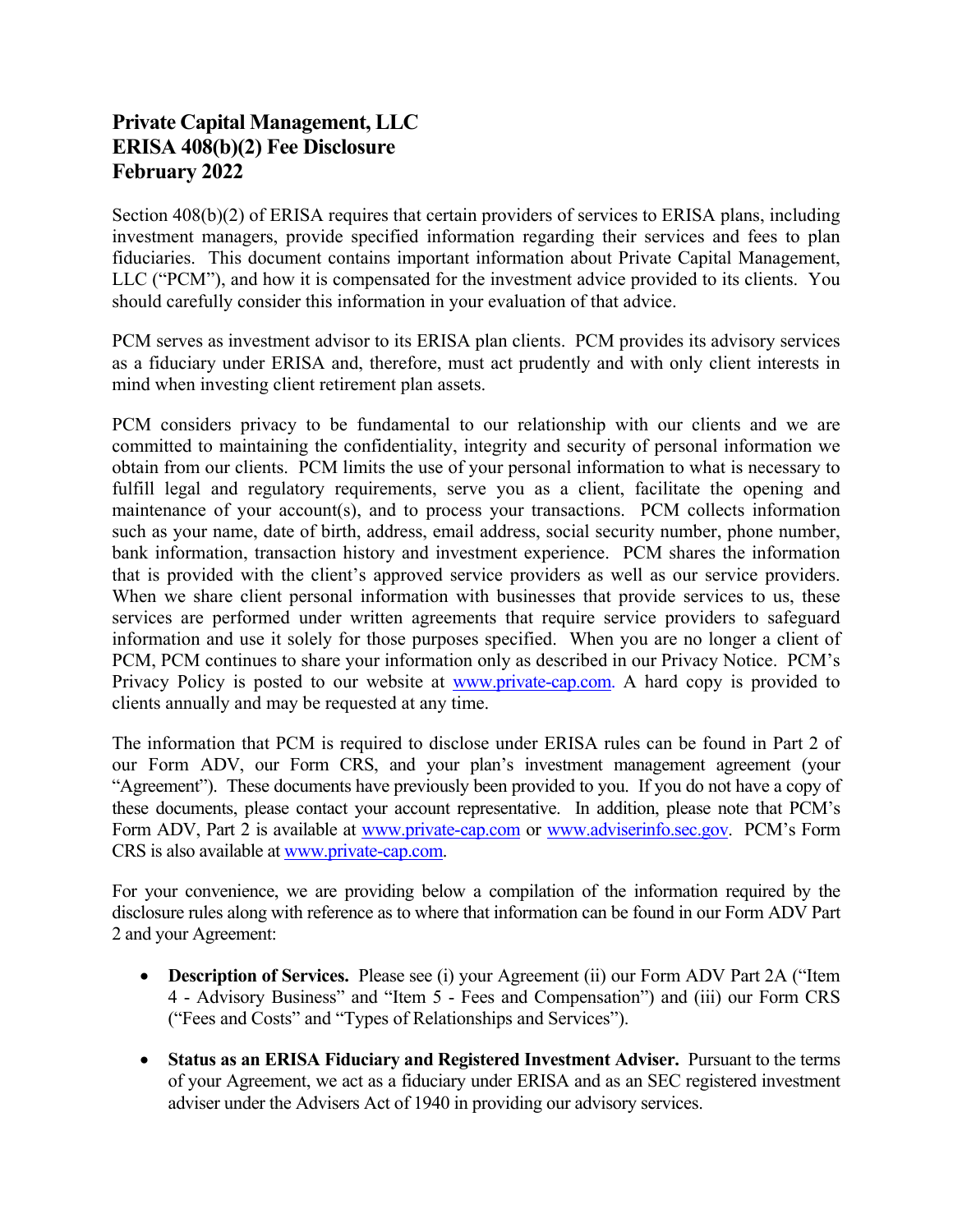- **Direct Compensation.** Our fee arrangement with your plan, including the manner in which fees are received by us, is detailed in your Agreement and your quarterly invoices. The compensation that PCM receives from retirement plan client accounts is a significant source of revenue for PCM. You should carefully consider the impact of fees and compensation you pay in your evaluation of the investment advice that PCM provides to you. In this regard, you may arrange for the provision of advice by another adviser and may terminate your Agreement with PCM upon written notice.
- **Indirect Compensation Brokerage Services Provided by Carnes Capital Corp.**  Carnes Capital Corp. ("Carnes"), a registered broker-dealer, is an affiliate of PCM and is owned by Pelican Bay Holdings, LLC, which also controls PCM. PCM and Carnes have certain overlapping officers and employees and share office space and certain expenses. PCM clients can direct that trades for their accounts be executed through Carnes. Carnes' standard commission rate for client accounts is currently \$0.05 per share with a minimum ticket charge of \$30.00. With respect to ERISA clients who elect to trade their PCM accounts through Carnes, PCM complies with the requirements of PTE 86-128, including the disclosure requirements thereof.
- **Compensation Paid to Clearing Firm by Third Parties.** Carnes clears trades through National Financial Services ("NFS"). NFS **–** which is not affiliated with Carnes or PCM **–** may be viewed as acting as a sub-contractor to Carnes. Pursuant to its Clearing Agreement with NFS, Carnes pays a clearing cost of \$5.00 per trade to NFS. This fee is paid by Carnes rather than by any plan client.

NFS may earn additional compensation from certain third parties in connection with providing clearing services to Carnes clients. Certain fees may be considered "indirect compensation" earned by a Carnes subcontractor for purposes of section 408(b)(2). Information regarding indirect compensation received by NFS (if any) can be obtained from NFS at [https://nationalfinancial.fidelity.com/app/home.](https://nationalfinancial.fidelity.com/app/home) 

- **Receipt of Gifts, Gratuities and Non-monetary Compensation.** From time to time, PCM's or an affiliate's employees may, as is generally consistent with customary industry practice and in accordance with PCM's policies and procedures, receive nonmonetary compensation (other than cash or cash equivalents), such as promotional items (i.e., coffee mugs, calendars or gift baskets), meals and access to certain industry related conferences from individuals or institutions with whom they transact business or with whom they may engage in business dealings on behalf of clients. PCM will report gifts received by it or its employees to the extent such amounts exceed the DOL *de minimis* thresholds for any retirement plan client. The determination of whether the gifts that PCM receives exceed the *de minimis* threshold is made by PCM after examining the gifts recorded each year and the value of the recorded gifts that may be attributable to a qualified retirement plan client under the DOL rules. PCM does not expect to receive gifts in excess of the *de minimis* threshold with respect to any plan client.
- **Termination Fees.** There are no termination fees applicable to your retirement plan's account.